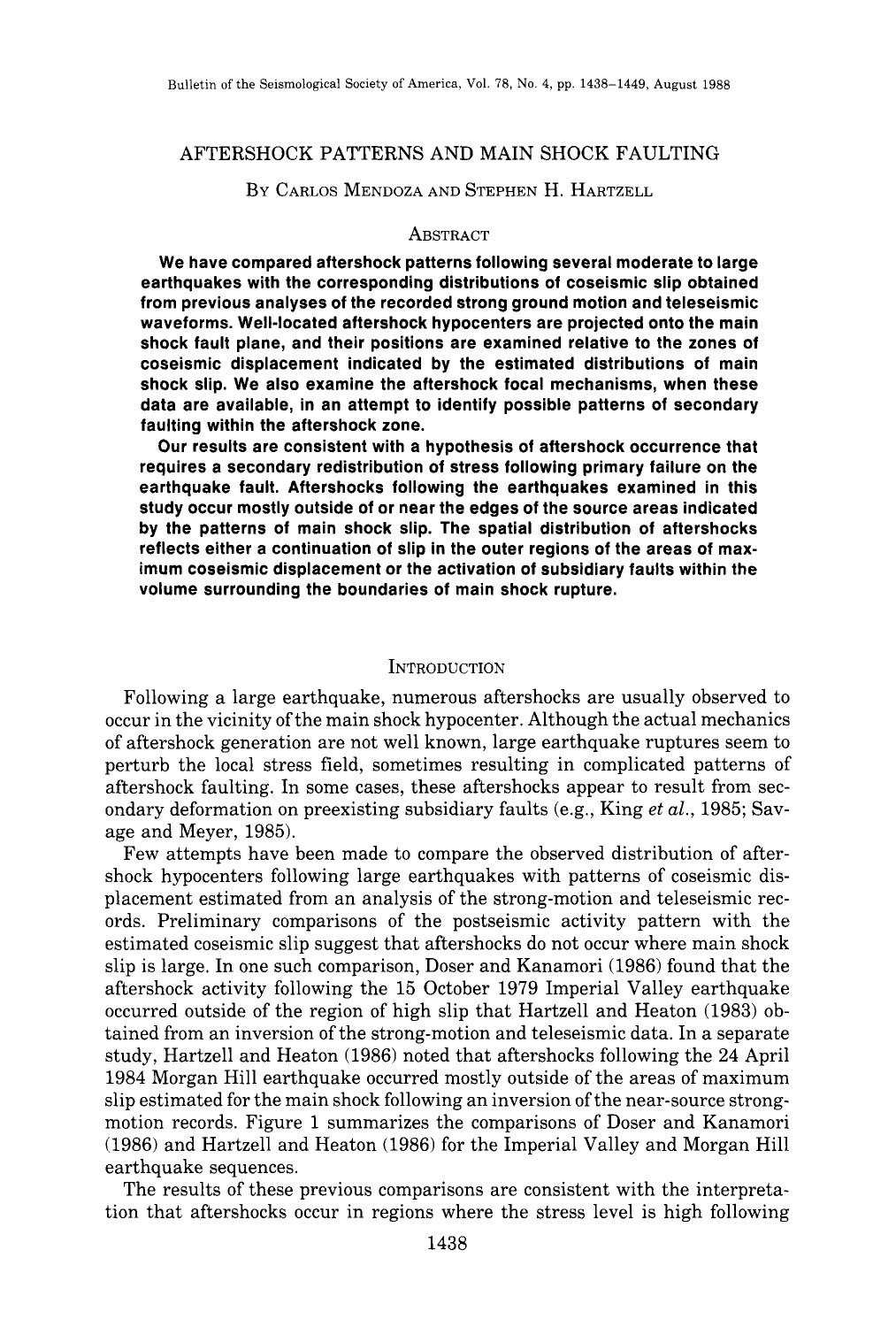

FIG. 1. Comparison of the aftershock distributions following the 1979 Imperial Valley *(top)* and the 1984 Morgan Hill (bottom) earthquakes with the corresponding distributions of main shock slip obtained by Hartzell and Heaton (1983, 1986). Strike-slip displacement is contoured at 40 cm intervals for both source models. The aftershock distribution shown for the Imperial Valley earthquake does not include additional aftershocks that occurred much farther to the north (from Doser and Kanamori, 1986). Morgan Hill aftershock locations are from Cockerham and Eaton (1987). Main shock hypocenters are indicated by the star symbols. In both sequences, the aftershock activity occurs mainly outside of the areas of major coseismic slip.

main shock faulting (e.g., Rybicki, 1973; Aki, 1979). Such a property of aftershock faulting has important implications in the study of stress variations following main shock rupture. Additional comparisons for other earthquake sequences, however, are necessary to examine the validity of the previous observations and to further examine the mechanics of aftershock faulting.

A primary objective of this paper is to compare the distribution of aftershocks following the North Palm Springs, California, earthquake of 8 July 1986 (9 : 20:44 UTC) and the Borah Peak, Idaho, earthquake of 28 October 1983 (14:06:06 UTC) with their corresponding slip patterns, which have been previously derived from an inversion of digitally recorded strong-motion and teleseismic waveforms. Aftershocks of these two earthquakes were well recorded by dense local seismograph networks. In addition, we compare observed aftershock activity with main shock slip for earthquakes whose coseismic slip patterns have been previously obtained by other workers from a direct analysis of the recorded strong-motion and teleseismic data using forward-modeling techniques that attempt to fit synthetic records to the observed data.

We find that the aftershock hypocenters and fault mechanisms are consistent with a subsequent redistribution of stress following the earthquake due to increased loading away from the area of greatest moment release. Aftershocks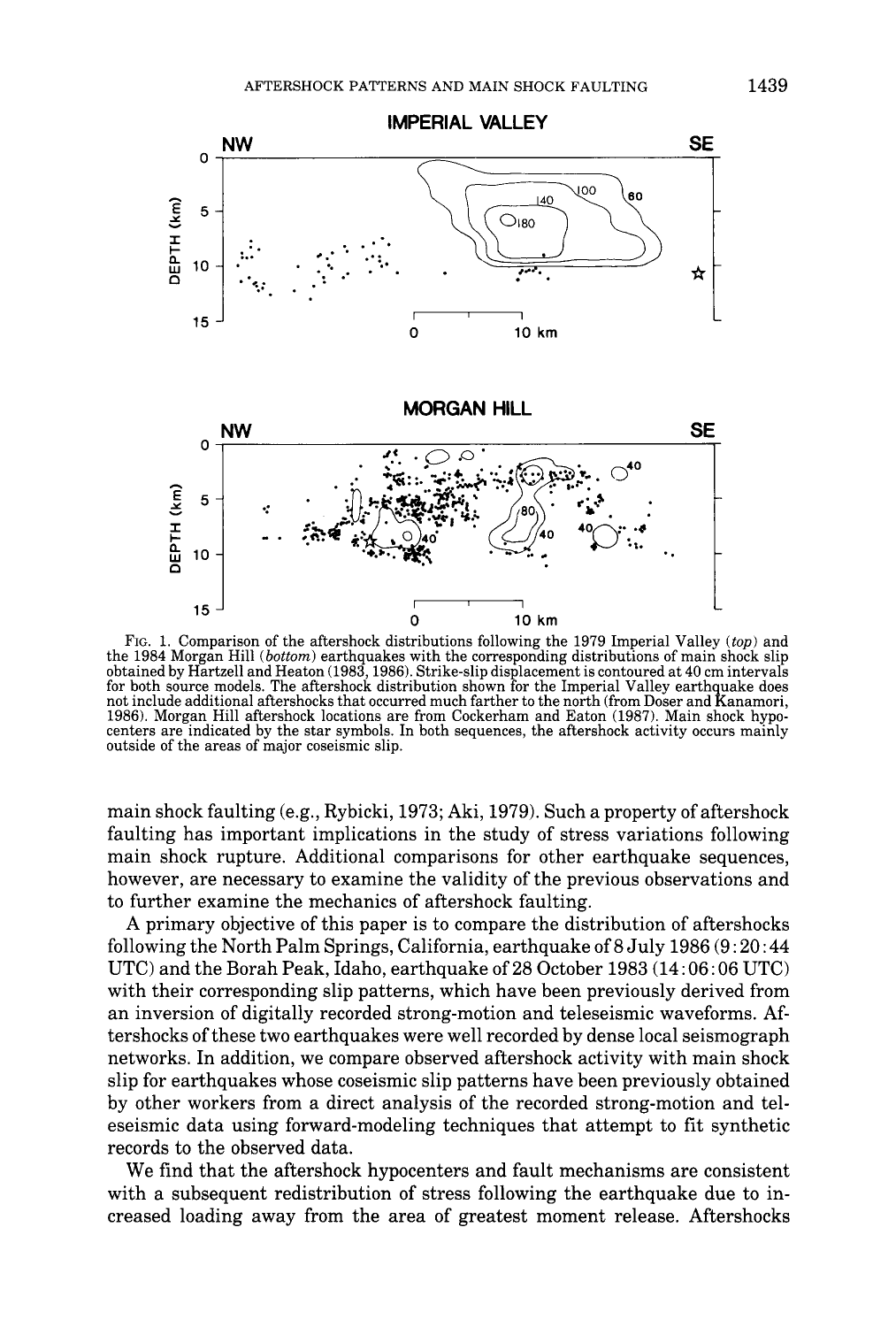generally do not occur where main shock slip is large and, instead, tend to cluster near the edges of areas of maximum coseismic displacement.

## **ANALYSIS**

*The 28 June 1966 Parkfield earthquake.* Initial attempts at deriving a faultslip distribution for the  $M<sub>S</sub>$  6.0 1966 Parkfield earthquake from the modeling of strong-motion data gave contradictory results (e.g., Aki, 1968; Anderson, 1974; Trifunac and Udwadia, 1974). A strong local amplification at one of the instrument sites made the overall fit to the observed data difficult and prevented the derivation of a unique slip model (Lindh and Boore, 1981). Recently, Liu (1983) has obtained a fault-slip model for the Parkfield earthquake by considering the local site effects. The slip model consists of two fault segments with right-lateral strike-slip displacement: a 22-km-long northern segment and a 10-km-long southern segment that is offset by about 1.5 km to the west. Average slip on the northern and southern segments is 45 and 21 cm, respectively (Liu, 1983). Further details of the slip distribution could not be resolved due to the poor distribution of the strong-motion instruments.

Eaton *et al.* (1970) computed hypocenters for aftershocks occurring between 1 July and 15 September using arrival-time data recorded by a dense local network of seismograph stations. We have superimposed, on the slip model of Liu (1983), the well-located aftershock hypocenters of Eaton *et al.* (1970) (see Figure 2). Although several aftershocks plot within the areas of major slip, the activity appears to form clusters near the edges or outside of those areas. Such a pattern would be consistent with the interpretation implied by the Imperial Valley and Morgan Hill results. The low resolution of the 1966 Parkfield slip pattern, however, prevents a complete evaluation of the relation between coseismic rupture and subsequent aftershock faulting.

Most of the aftershocks following the Parkfield earthquake had first-motion focal mechanisms exhibiting right-lateral strike-slip motion similar to that of



FIG. 2. Well-located aftershocks occurring within the first 2 months of the 1966 Parkfield earthquake superimposed on the fault slip model obtained by Liu (1983) for the main shock. The southern fault segment *(hachured)* is offset by 1.5 km to the west of the northern segment. Aftershocks with magnitudes greater than or equal to 1.5 are plotted (from Eaton *et al.,* 1970). Vertical and horizontal errors for these aftershocks are less than 2.5 km and generally do not exceed 1.0 km. The star denotes the main shock hypocenter.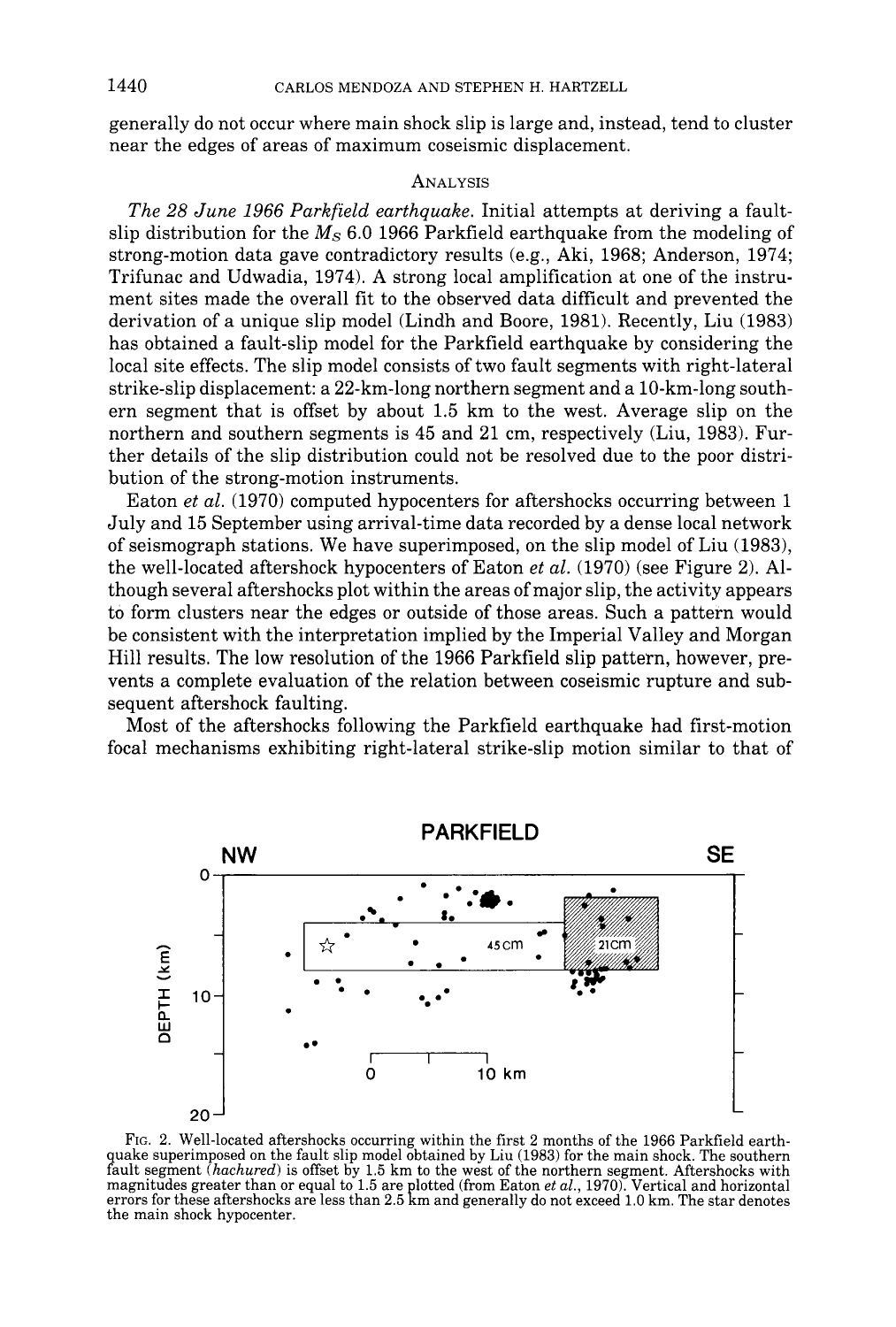the main shock (Eaton *et al.,* 1970). If aftershocks did not occur within the main shock source region, then these mechanisms would suggest that the aftershock activity resulted from either an expansion of the rupture on the earthquake fault or subsidiary faulting in the adjacent fault blocks along surfaces subparallel to the primary fault.

*The 9 Febrary 1971 San Fernando earthquake.* The rupture history of the Ms 6.6 1971 San Fernando earthquake was initially determined by Heaton and Helmberger (1979) from forward-modeling the strong ground motion records. Heaton (1982) later revised the rupture model after including teleseismic bodywave data and observed static vertical offsets in the strong-motion analysis. The revised model requires two nearly parallel thrust faults about 4 km apart. One of the fault planes corresponds to the Sierra Madre fault and dips at an angle of  $54^{\circ}$  to the north. This fault segment covers a depth range of 3 to 16 km. The second segment is south of the Sierra Madre fault and dips at a 45<sup>°</sup> angle from the surface to a depth of 8 km (see Heaton, 1982).

Prior studies of the aftershocks of the San Fernando earthquake show a crescent-shaped epicentral distribution believed to represent the main shock fault (Allen *et al.,* 1973; Whitcomb *et al.,* 1973). The initial studies attributed most of the aftershock activity to continued motion on the primary fault that had ruptured during the San Fernando earthquake. Although many aftershocks had thrust mechanisms similar to that of the main shock, numerous strike-slip and normal faulting events were also observed within the aftershock zone. Allen *et al.* (1973) suggested that left-lateral strike-slip mechanisms on the western edge of the aftershock zone implied reverse motion on a flexed surface that they interpreted to be part of the main shock fault.

Gephart and Forsyth (1984) later reexamined the aftershock data to determine the regional stress tensor. They found that the stress orientation indicated by the aftershock mechanisms fit the main shock mechanism rather poorly, suggesting that the regional stress field may have been strongly affected by the earthquake. Gephart and Forsyth (1984) also noted that the aftershock locations were more in agreement with faulting along intersecting zones of weakness, rather than on a continuous fault surface.

Figure 3 shows the San Fernando aftershocks projected on the fault-slip source model obtained by Heaton (1982) for the Sierra Madre fault segment. These aftershock locations form a large subset of the data employed by Allen *et al.* (1973) and Whitcomb *et al.* (1973) and thus maintain the same general pattern presented in the earlier studies. Many aftershocks are enclosed within the 50 cm contour of the Heaton (1982) slip model (see Figure 3). However, the majority of the aftershocks within the band of activity on the northwestern flank of the rupture area have left-lateral strike-slip mechanisms (Allen *et al.,* 1973). These mechanisms, together with the stress-field results of Gephart and Forsyth (1984), would suggest that the western activity resulted from secondary deformation within the adjoining fault blocks. Fewer aftershocks occurred on the eastern half of the rupture (see Figure 3), and these appear to be scattered away from the central portion of the region of maximum slip. These aftershocks would also project to regions outside or on the margins of the area of concentrated slip obtained by Heaton (1982) for the shallow fault segment.

*The 6 August 1979 Coyote Lake earthquake.* A coseismic slip model for the *Ms*  5.7 1979 Coyote Lake earthquake was obtained by Liu and Helmberger (1983) by also fitting synthetic records to the strong ground motion data. The distri-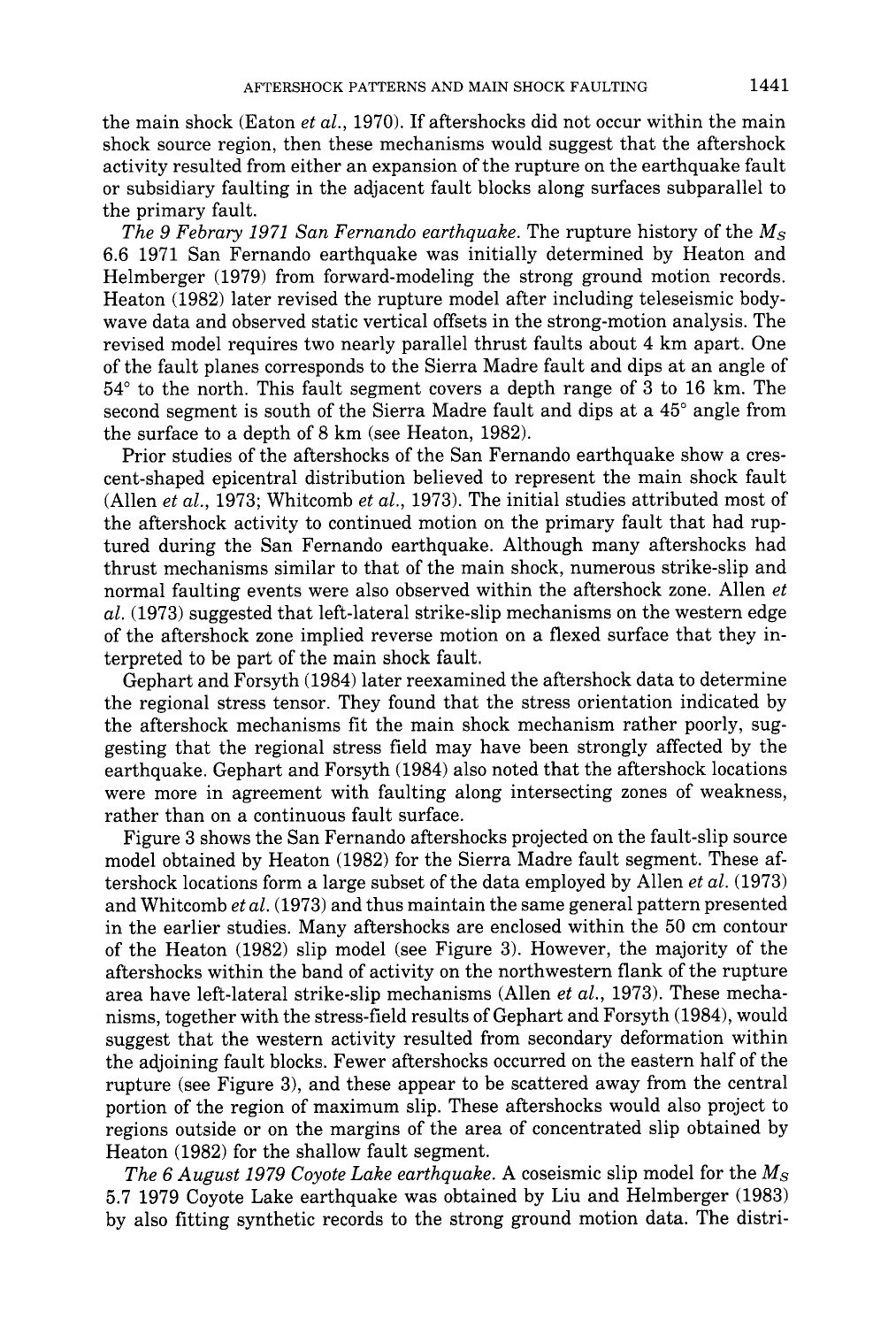

Fro. 3. Aftershock activity within the first 3 weeks following the 1971 San Fernando earthquake projected onto the main shock slip distribution obtained by Heaton (1982) for the Sierra Madre fault segment. This segment contains the main shock hypocenter (star). Slip is contoured at 50 cm intervals. Aftershocks within 5 km of the fault plane are plotted. These events have horizontal and vertical errors that do not exceed 2 and 4 km, respectively (Allen *et al.,* 1973).



FIG. 4. Aftershocks of the 1979 Coyote Lake earthquake located by Reasenberg and Ellsworth (1982) in the vicinity of the main shock hypocenter (star) superimposed on the coseismic slip model estimated by Liu and Helmberger (1983). Twenty centimeter contours are shown for strike-slip dislacement exceeding 40 cm during the main shock. Hypocentral errors for the aftershocks average less than 0.5 km (Reasenberg and Ellsworth, 1982).

bution of slip contains a single concentrated zone of right-lateral strike-slip displacement just south of the main shock hypocenter (Liu and Helmberger, 1983). We have projected aftershocks with magnitudes greater than 0.5 located by Reasenberg and Ellsworth (1982) in the vicinity of the main shock hypocenter onto the slip model of Liu and Helmberger (1983). Vertical and horizontal standard errors for these hypocenters average less than 0.5 km (Reasenberg and Ellsworth, 1982). The aftershock distribution (Figure 4) is such that most events are southeast of the region of coseismic slip. Other activity is scattered around the source area with few events occurring within the region of maximum slip identified by Liu and Helmberger (1983).

This pattern of aftershock activity surrounding a quiet region had prompted Reasenberg and Ellsworth (1982) to identify the central area as the zone of major stress release during the earthquake. Our examination of the aftershock hypocenters relative to the distribution of slip during the Coyote Lake earthquake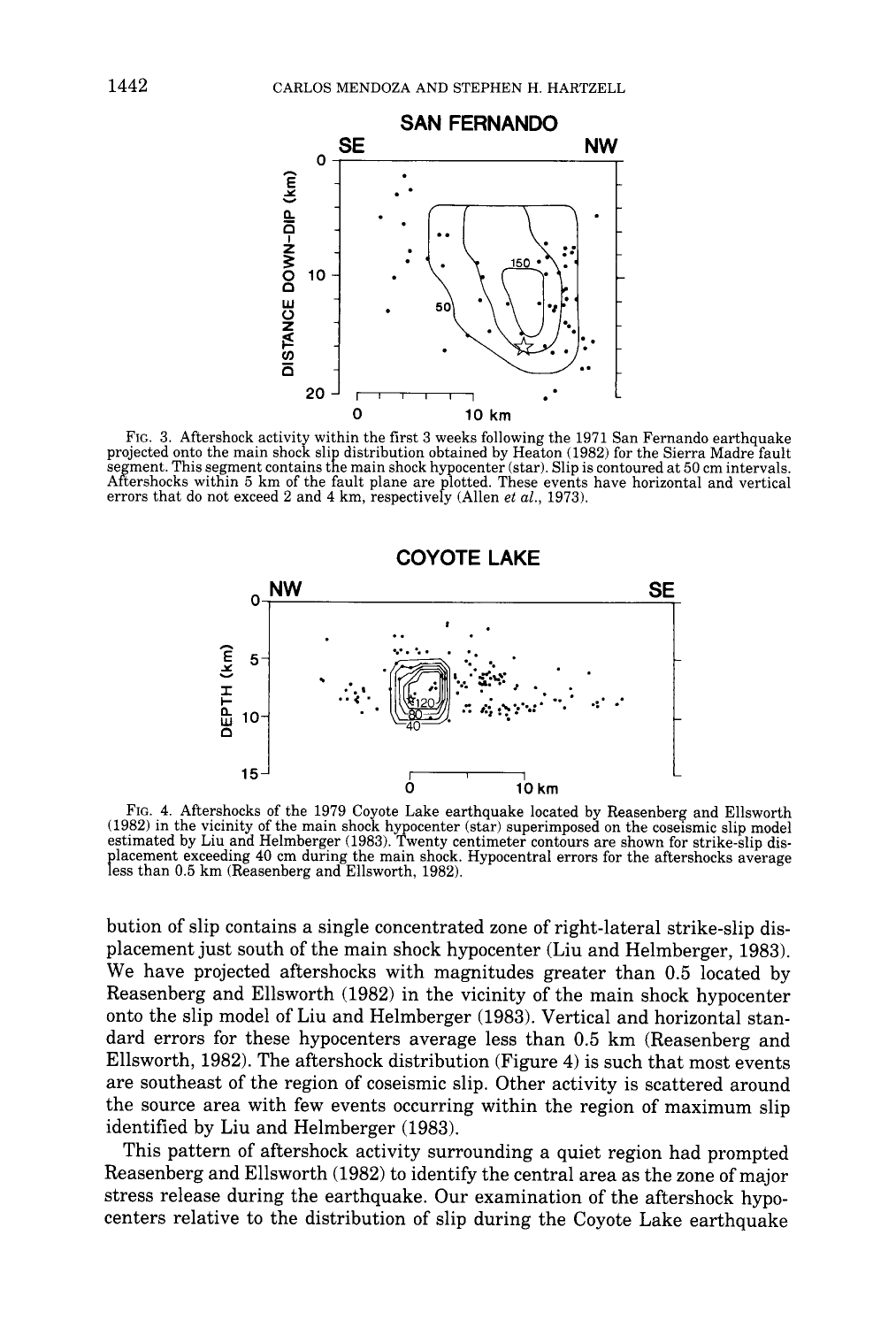(Figure 4) supports their interpretation. Reasenberg and Ellsworth (1982) attributed the occurrence of the largest aftershocks at the periphery of the central quiet zone to a concentration of stress on the outer edge of the source region. First-motion focal mechanisms were computed for many of the aftershocks by Reasenberg and Ellsworth (1982). These mechanisms denote strike-slip faulting similar to that of the Coyote Lake earthquake. However, based on variations in the strike orientation, Reasenberg and Ellsworth (1982) concluded that the aftershocks occurred along multiple slip surfaces within the aftershock volume and did not reflect continuing slip on a simple planar fault surface.

*The 1986 North Palm Springs earthquake.* Aftershocks for the  $M_s$  6.0 1986 North Palm Springs earthquake were well recorded by the U.S. Geological Survey-California Institute of Technology seismograph network in southern California. Preliminary locations using  $P$ - and  $S$ -phase data from the network stations indicated that aftershocks in the first 24 days after the earthquake define a broad, elliptical zone whose orientation appears to coincide with the geologically inferred geometry of the Banning fault (Jones *et al.,* 1986). Given (1986) relocated the earthquake sequence using a master-event approach; the resulting distribution of aftershock hypocenters is consistent with the pattern of Jones *et al.* (1986).

The slip distribution that we obtained for the 1986 North Palm Springs earthquake (Mendoza and Hartzell, 1988) suggests that the main shock resulted from the failure of one major localized source and another smaller region. Hartzell *et al.* (in preparation, 1988) have computed a similar slip model from an inversion of the strong motions recorded near the source. Displacement within the major sources is mostly right-lateral strike-slip with varying amounts of reverse motion. In Figure 5, we project the aftershock hypocenters relocated by Given (1986) onto



FIG. 5. Aftershocks of the North Palm Springs earthquake projected onto the fault-plane orientation used to estimate the main shock slip. Hypocentral errors for these events do not exceed 1 and 2 km in the horizontal and vertical directions, respectively (Given, 1986). Only aftershocks located within 2 km of the fault plane are plotted. Contours at 10 cm intervals are shown for strike-slip displacement exceeding 20 cm (from Hartzell *et al.,* in preparation, 1988). Relatively few aftershocks occur within the area of maximum slip (solid contour). The main shock hypocenter is indicated by a star.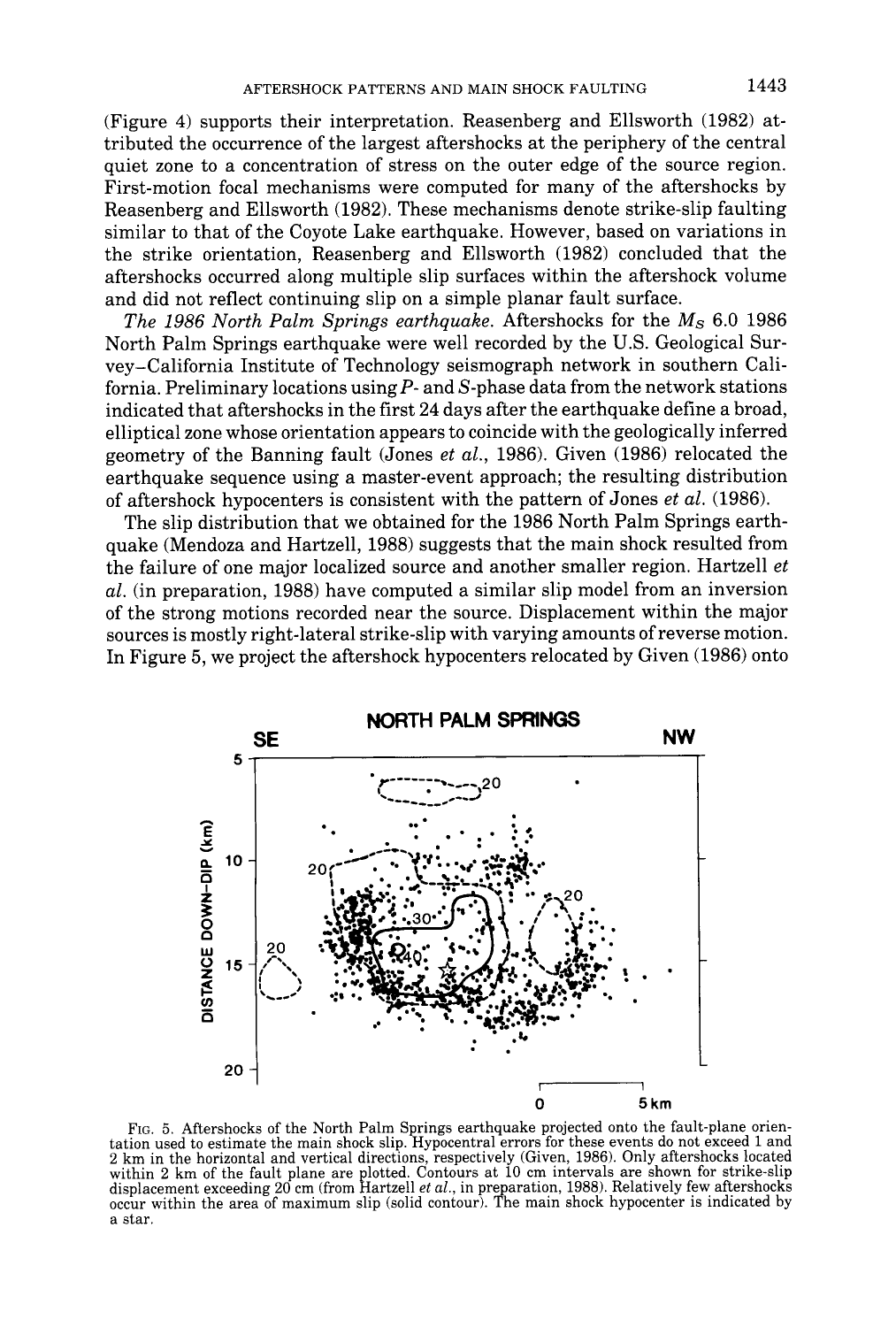the slip contours obtained by Hartzell *et al.* (in preparation, 1988). We consider only those events within 2 km of the chosen fault plane, which dips at  $46^{\circ}$  to the northeast. Most of the aftershocks relocated by Given (1986) are tightly grouped and fall within this 2 km cutoff. The aftershock hypocenters are clustered away from or near the boundaries of the area of maximum slip indicated by the strongmotion slip model. This observation is consistent with aftershocks occurring at or near the edges of the rupture due to increased stress levels following main shock faulting.

Jones *et al.* (1986) computed preliminary first-motion focal mechanisms for some of the North Palm Springs aftershocks. We have examined these mechanisms in an attempt to identify patterns in the aftershock faulting. Although most of the fault-plane solutions exhibit a nodal plane whose strike is similar to that of the Banning fault, the sense of motion on this plane varies from strikeslip to thrust. The only obvious pattern is a tendency for aftershocks with similar mechanisms to occur close together. Fault mechanisms for many more aftershocks appear to be necessary to resolve the geometry of the aftershock faults.

*The 1983 Borah Peak earthquake.* Several studies (Boatwright, 1985; Goter *et al.,* 1986; Richins *et al.,* 1987) have reported on the source properties of the aftershocks that followed the  $M_s$  7.3 1983 Borah Peak earthquake. In general, the aftershock activity delineates a planar structure that appears to coincide with the main shock fault. Also, many of the aftershocks exhibit normal-faulting mechanisms similar to that of the main shock (Goter *et al.,* 1986). However, following a more detailed study, Richins *et al.* (1987) found a substantial variability in the orientation of the normal-fault mechanisms for aftershocks with magnitudes greater than 2.5 and occurring within the first 3 weeks following the main shock. They suggest that aftershock activity following the Borah Peak earthquake was mostly due to faulting along subsidiary faults. To examine the aftershocks in terms of the coseismic moment release pattern, we have projected the aftershock hypocenters computed by Goter *et al.* (1986) onto the distribution of slip obtained by Mendoza and Hartzell (1988) from the inversion of teleseismic  $P$  waveforms. The phase arrival-time data used by Goter *et al.* (1986) formed a large subset of the data used by Richins *et al.* (1987). Thus, the aftershock distributions reported in both studies are very similar.

Figure 6 shows the Borah Peak aftershocks superimposed on the main shock slip contours of Mendoza and Hartzell (1988). Only aftershocks within 5 km of the assumed fault plane, which dips  $49^{\circ}$  to the southwest, are projected. This distance includes most of the aftershock hypocenters computed by Goter *et al.*  (1986). Although aftershock activity is scattered along the entire length of the rupture area, no hypocenters project to distances greater than about 15 km from the surface in the down-dip direction. This cutoff could be related to differences in stress or material properties with depth. However, the relatively narrow band of seismicity defined by the aftershock pattern appears to divide the upper and lower regions of maximum slip. Our observations of aftershock occurrence for the sequences examined earlier would suggest that this seismic activity occurred away from the regions of maximum displacement following a readjustment to the coseismic release of stress on the main shock fault.

We have examined the aftershock source mechanisms determined by Goter *et al.* (1986) from an analysis of the recorded P-wave first motions. Focal mechanisms reported for aftershocks within the upper region of large slip exhibit thrusttype motion (see Figure 6). This observation, together with the strike-slip mech-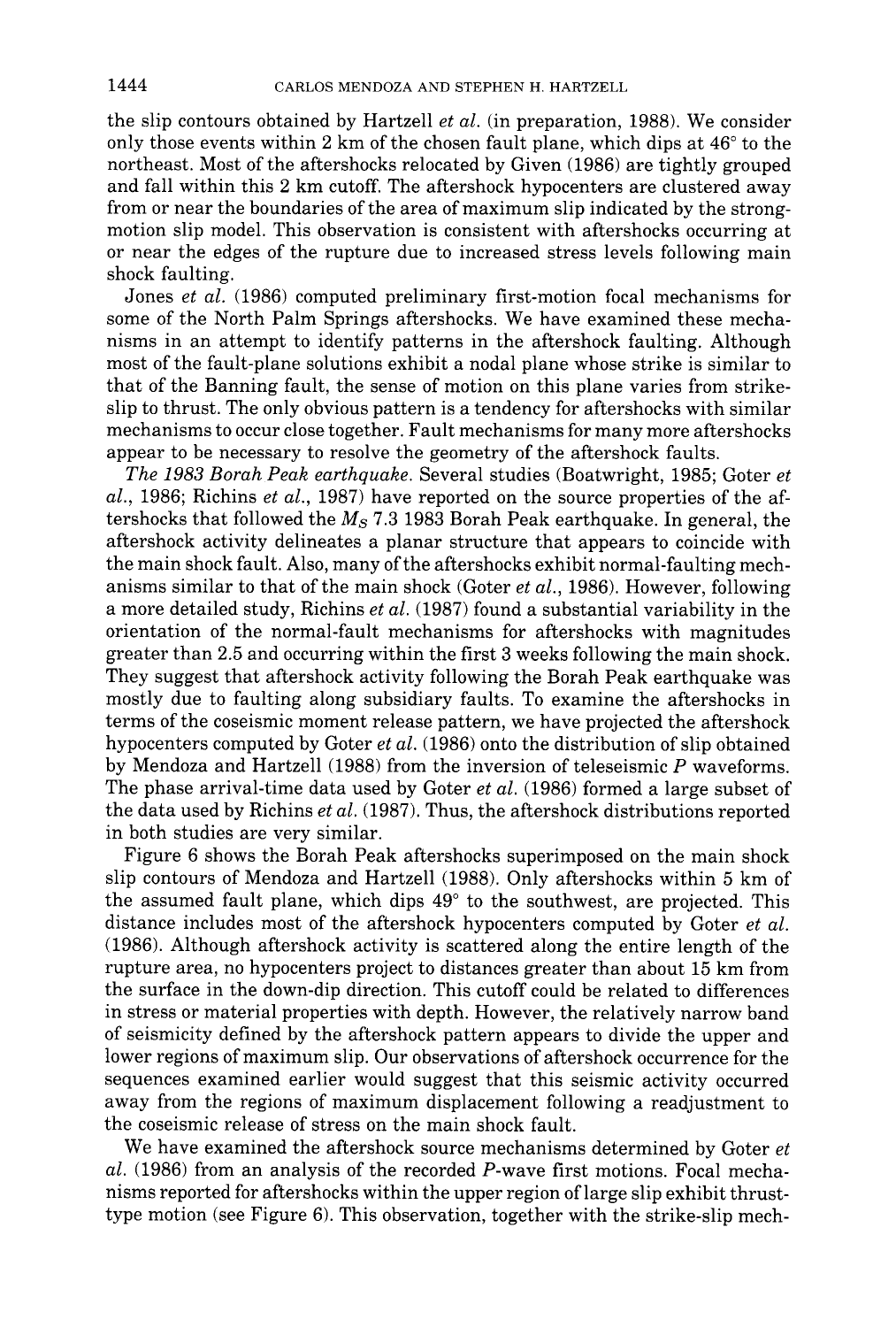

FIG. 6. Borah Peak aftershocks projected onto the dipping plane assumed by Mendoza and Hartzell (1988) for the main shock fault. Normal dip-slip motion is contoured at 20 cm intervals for areas that slipped more than 30 cm (from Mendoza and Hartzell, 1988). The figure includes only aftershocks within 5 km of the plane of projection. The maximum vertical and horizontal errors for these aftershocks are 1.6 and 2.5 km, respectively, and most do not exceed 1.5 km (Goter *et al.,* 1986). Open circles denote aftershocks whose mechanism has been computed by Goter *et al.* (1986). Thrust-fault mechanisms are labeled T, strike-slip mechanisms are labeled S, and normal-fault mechanisms are unlabeled. The star represents the main shock hypocenter.

anisms obtained for aftershocks near the deeper zone of maximum slip, support our contention that aftershocks did not occur within the areas of maximum coseismic slip. These results, which are consistent with the interpretation of Richins *et al.* (1987), imply that most of the aftershock activity within the length of the main shock rupture occurred in the adjoining fault blocks and do not reflect postseismic motion along the main shock fault.

Also apparent in Figure 6 is an intense zone of seismic activity near the northern limit of coseismic rupture. This cluster of aftershock activity is directly downdip of a bifurcation in the surface trace of the fault (see Crone *et al.,* 1987) and may reflect complicated faulting due to strain buildup north of the rupture boundary following main shock slip. Fault mechanisms determined by Goter *et al.* (1986) for aftershocks near the northern limit of coseismic rupture denote normal faulting with varying degrees of strike-slip motion. Because large uncertainties may be associated with fault-plane solutions obtained from P-wave first motions recorded by short-period instruments, we cannot rule out the possibility that some of the aftershocks in the cluster of activity represent continued motion at or near the main shock fault due to postseismic expansion of the slip zone.

## **DISCUSSION**

Our comparison of aftershock patterns and distributions of coseismic slip indicates that few aftershocks occur within the areas of maximum displacement on the main shock fault, although the observation is less obvious for the 1966 Parkfleld and 1971 San Fernando sequences. The data for these two sequences, however, are not as well constrained as for the more recent events.

The results are consistent with the interpretation that aftershock activity occurs in regions of concentrated stress following primary faulting during the main shock (e.g., Rybicki, 1973; Aki, 1979). The secondary seismic activity observed near the edges of the main shock slip region may result from increased stress at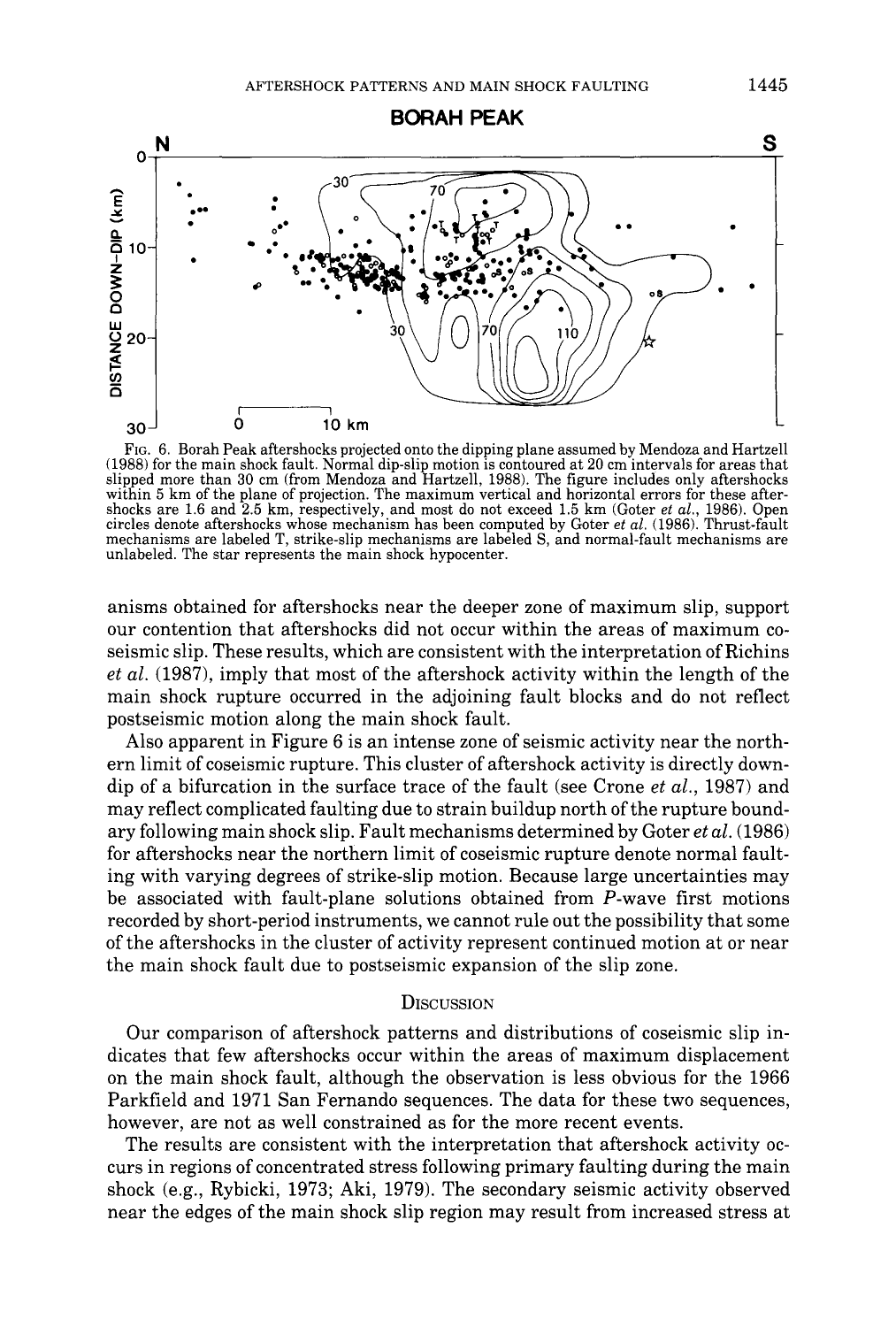the periphery of the zone of main shock faulting. Significant increases in stress are anticipated to occur at the endpoints (edges) of a single crack subjected to pure shear (e.g., Segall and Pollard, 1980; Das and Scholz, 1981). This shearcrack model, which is shown in Figure 7, also predicts a slight stress increase in a direction normal to the crack at distances greater than the crack length. Observed distributions of aftershock hypocenters for the 1968 Borrego Mountain and 1979 Homestead Valley sequences in California, and the 1972 Managua, Nicaragua, earthquake, suggest that main shock faulting may redistribute stress similarly to a shear crack (Das and Scholz, 1981; Stein and Lisowski, 1983). Most of the seismic activity following these three earthquakes appears to be restricted to regions where the shear-crack model predicts high relative stresses. The aftershock patterns examined in this study are generally consistent with this redistribution of shear stress following main shock faulting and suggest that aftershock activity is triggered in the peripheral region of the coseismic slip, either on the existing primary fault zone or within the adjoining fault blocks.

Several authors (e.g., Booker, 1974; Rice, 1980) have discussed the aftershock process following a dislocation in terms of a fluid-flow model. In this model, the total shear stress on the slipped region increases with time after the main shock rupture due to reloading by a fluid-flow process. This increase has been taken to



FIG. 7. Shear stress distribution around a single crack of unit length  $a$ , subjected to unit pure shear ( $\sigma_{xy} = 1$ ) at infinity. Shear stress is symmetrical about crack center (x = 0) and increases significantly near the endpoints of the crack (from Segall and Pollard, 1980).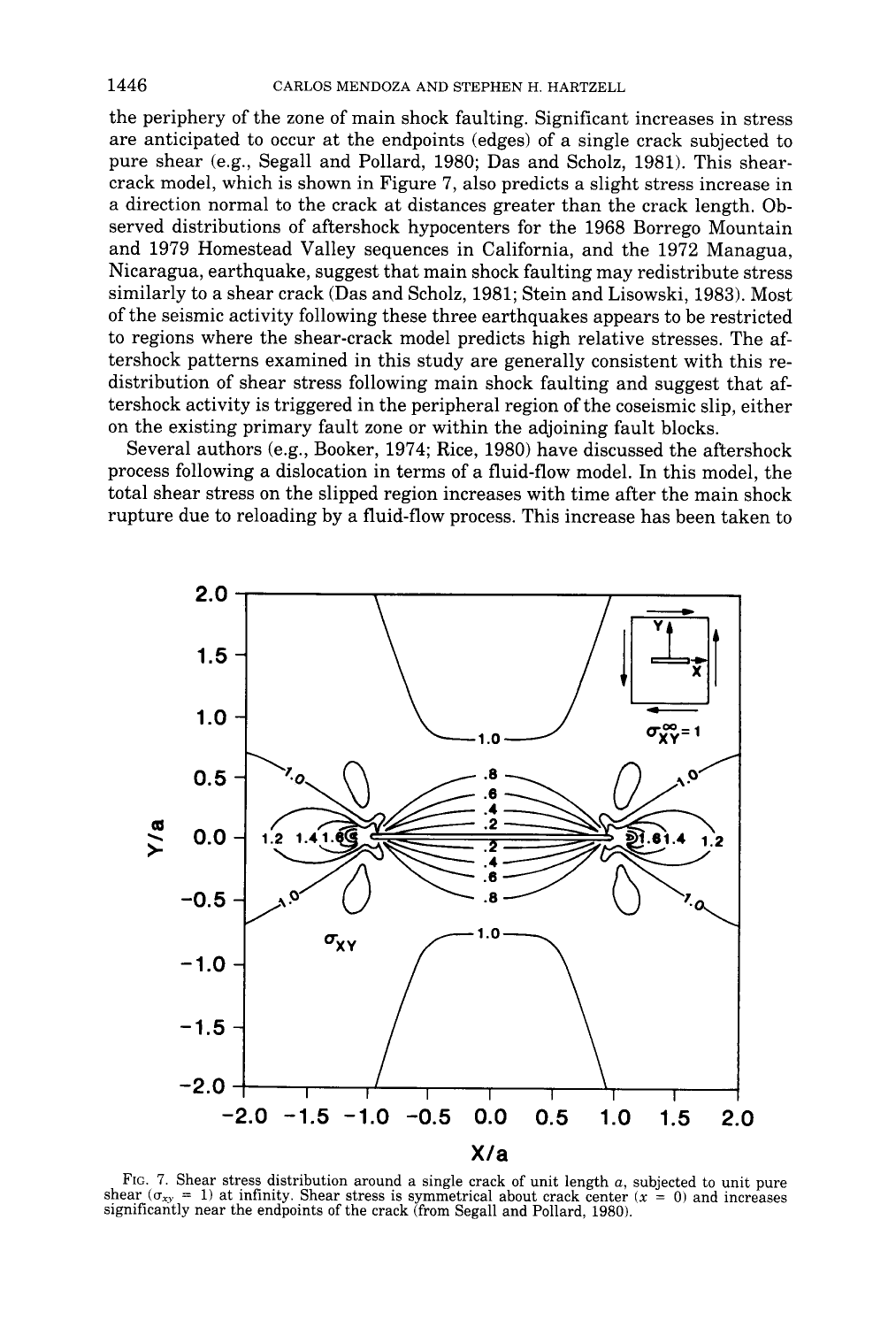indicate that aftershocks occur on the fault surface within the region that slipped during the main shock (see Rice, 1980). Our present observations, however, preclude the triggering of aftershocks within the main shock slip region. Therefore, any increase in shear stress in the slipped region due to the flow of fluids is probably accommodated by fault creep or by secondary deformation in the surrounding volume.

Although the single crack model discussed here appears to describe the general character of the observed aftershock patterns, it greatly oversimplifies specific earthquake sequences, especially in areas of complex fault geometries where subsidiary faults of varying lengths and widths interact in a complicated manner. Major discontinuities, bends, or offsets in the ruptured fault surface would result in increased local stresses that may produce fracturing in the surrounding volume (e.g., Rybicki, 1973; Segall and Pollard, 1980). The interaction of independent fault surfaces at the right-stepping offset of the San Andreas fault near Cholame, for example, was interpreted by Segall and Pollard (1980) to result in a concentration of aftershock activity following the 1966 Parkfield earthquake. Reasenberg and Ellsworth (1982) similarly concluded that aftershocks following the 1979 Coyote Lake earthquake resulted from a redistribution of local stresses due to the interaction between a complex network of primary and secondary faults.

Observed patterns of aftershock activity probably reflect a more complicated distribution of stress that depends on the crustal structure and on the interaction of the main shock rupture zone with preexisting subsidiary faults or zones of weakness in the surrounding volume. Rybicki (1973) has shown that the stress field produced by main shock faulting can be significantly perturbed both by the free surface and by layering in the geologic structure. Rice and Gu (1983) discuss the response of secondary faults to coseismic stress changes and suggest that activation of these faults following large earthquakes may be aided by relaxation processes at depth. Restressing of the near-surface volume may occur due to aseismic slip at depth or to relaxation of the asthenosphere or lower crust (Rice and Gu, 1983). A more appropriate mechanical model of aftershock occurrence is needed that would incorporate the influence of the free surface and crustal layers, the triggering mechanisms outlined by Rice and Gu (1983), and the clustering properties observed in this study.

The results of this investigation may have implications in the study of seismicity patterns. The observations indicate that aftershock patterns can be helpful in locating earthquake source areas, as suggested by several authors from qualitative examinations of aftershock locations (e.g., Reasenberg and Ellsworth, 1982; Bakun *et al.,* 1986; Cockerham and Eaton, 1987). However, not all areas of decreased aftershock activity may correspond to main shock slip zones, and some care must be exercised when inferring the distribution of slip for a particular earthquake solely from the observed distribution of aftershock locations.

Another point is the apparent discrepancy between aftershock patterns observed after large earthquakes at subducting plate boundaries and those observed to follow large events in other tectonic environments. Many large shallow subduction earthquakes are immediately followed by aftershock sequences that exhibit a strong clustering behavior. These aftershock clusters have frequently been interpreted to represent localized zones of increased strength or stress on the plate interface (e.g., Valdes *et al.,* 1982; Mendoza and Dewey, 1984; Chatelain *et al.,* 1986). The zones, sometimes termed barriers or asperities, may denote interplate patches whose rupture recurs through time, producing similar earth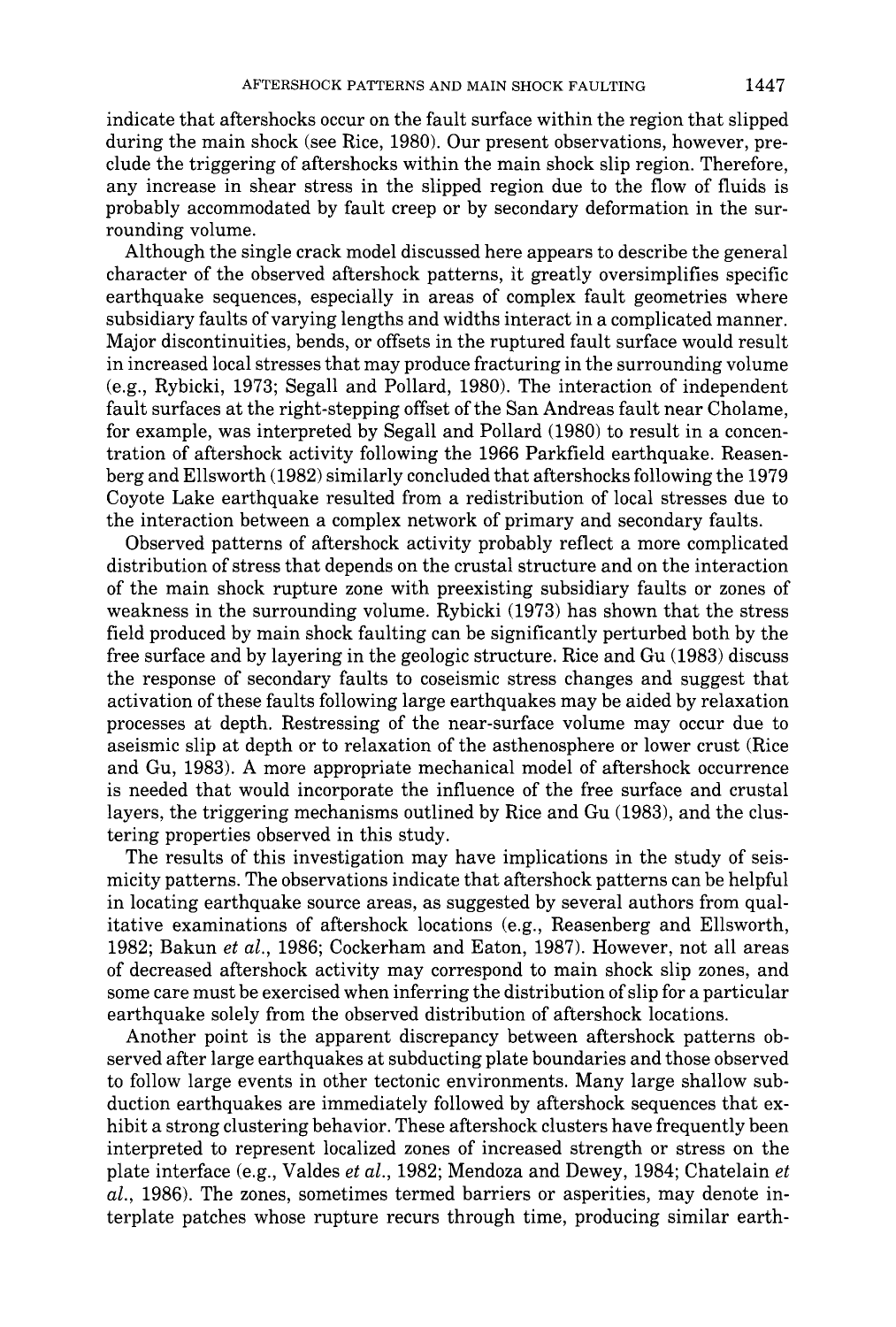quakes for successive earthquake cycles. Our present results would indicate that clustering would occur near the edges, rather than within the asperity zones. More complete studies of main shock-aftershock patterns should probably be conducted for subduction regions prior to making inferences about interplate properties from the observed distribution of postseismic activity.

#### ACKNOWLEDGMENTS

Susan Goter and Doug Given kindly provided their hypocentral data for the Borah Peak and North Palm Springs aftershocks. Comments by Bill Stuart, Rob Cockerham, and an anonymous reviewer greatly improved the manuscript.

#### **REFERENCES**

- Aki, K. (1968). Seismic displacements near a fault, *J. Geophys. Res.* 73, 5359-5376.
- Aki, K. (1979). Characterization of barriers on an earthquake fault, *J. Geophys. Res.* 84, 6140-6148.
- Allen, C. R., T. C. Hanks, and J. H. Whitcomb (1973). San Fernando earthquake: seismological studies and their tectonic implications, in *San Fernando, California, Earthquake of February 9, 1971,*  Vol. III, U.S. Government Printing Office, Washington, D.C., 13-21.
- Anderson, J. (1974). A dislocation model for the Parkfield earthquake, *Bull. Seism. Soc. Am.* 64, 671- 686.
- Bakun, W. H., G. C. P. King, and R. S. Cockerham (1986). Seismic slip, aseismic slip, and the mechanics of repeating earthquakes on the Calaveras fault, California, *Earthquake Source Mechanics, Geophysical Monograph 37,* American Geophysical Union, 195-207.
- Boatwright, J. (1985). Characteristics of the aftershock sequence of the Borah Peak, Idaho, earthquake determined from digital recordings of the events, *Bull. Seism. Soc. Am.* 75, 1265-1284.
- Booker, J. R. (1974). Time dependent strain following faulting of a porous medium, *J. Geophys. Res.*  79, 2037-2044.
- Chatelain, J. L., B. L. Isacks, R. K. Cardwell, R. Prévot, and M. Bevis (1986). Patterns of seismicity associated with asperities in the central New Hebrides island arc, *J. Geophys. Res.* 91, 12497- 12519.
- Cockerham, R. S. and J. P. Eaton (1987). The earthquake and its aftershocks, April 24 through September 30, 1984, in *The Morgan Hill, California Earthquake of April 24, 1984,* S. N. Hoose, Editor, *U.S. Geol. Surv. Bull. 1639,* 15-28.
- Crone, A. J., M. N. Machette, M. G, Bonilla, J. J. Lienkaemper, K. L. Pierce, W. E. Scott, and R. C. Bucknam (1987). Surface faulting accompanying the Borah Peak earthquake and segmentation of the Lost River fault, central Idaho, *Bull. Seism. Soc. Am.* 77, 739-770.
- Das, S. and C. H. Scholz (1981). Off-fault aftershock clusters caused by a shear stress increase? *Bull. Seism. Soc. Am.* 71, 1669-1675.
- Doser, D. I. and H. Kanamori (1986). Depth of seismicity in the Imperial Valley region (1977-1983) and its relationship to heat flow, crustal structure, and the October 15, 1979, earthquake, J. *Geophys. Res.* 91,675-688.
- Eaton, J. P., M. E. O'Neill, and J. N. Murdock (1970). Aftershocks of the 1966 Parkfield-Cholame, California, earthquake: a detailed study, *Bull. Seism. Soc. Am.* 60, 1151-1197.
- Gephart J. W. and D. W. Forsyth (1984). An improved method for determining the regional stress tensor using earthquake focal mechanism data: application to the San Fernando earthquake sequence, *J. Geophys. Res.* 89, 9305-9320.
- Given, D. D. (1986). Master event relocations of the North Palm Springs earthquake sequence of July 1986 (abstract), *EOS, Trans. Am. Geophys. Union* 67, 1089.
- Goter, S. K., W. D. Richins, and C. J. Langer (1986). Aftershocks of the Borah Peak, Idaho, earthquake of 28 October 1983: catalog of locations and single-event focal mechanisms, *U.S. Geol. Surv., Open-File Rept. 86-277.*
- Hartzell, S. H. and T. H. Heaton (1983). Inversion of strong ground motion and teleseismic waveform data for the fault rupture history of the 1979 Imperial Valley, California, earthquake, *Bull. Seism. Soc. Am.* 73, 1553-1583.
- Hartzell, S. H. and T. H. Heaton (1986). Rupture history of the 1984 Morgan Hill, California, earthquake from the inversion of strong motion records, *Bull. Seism. Soc. Am.* 76, 649-674.
- Heaton, T. H. (1982). The 1971 San Fernando earthquake: a double event?, *Bull. Seism. Soc. Am.*  72, 2037-2062.